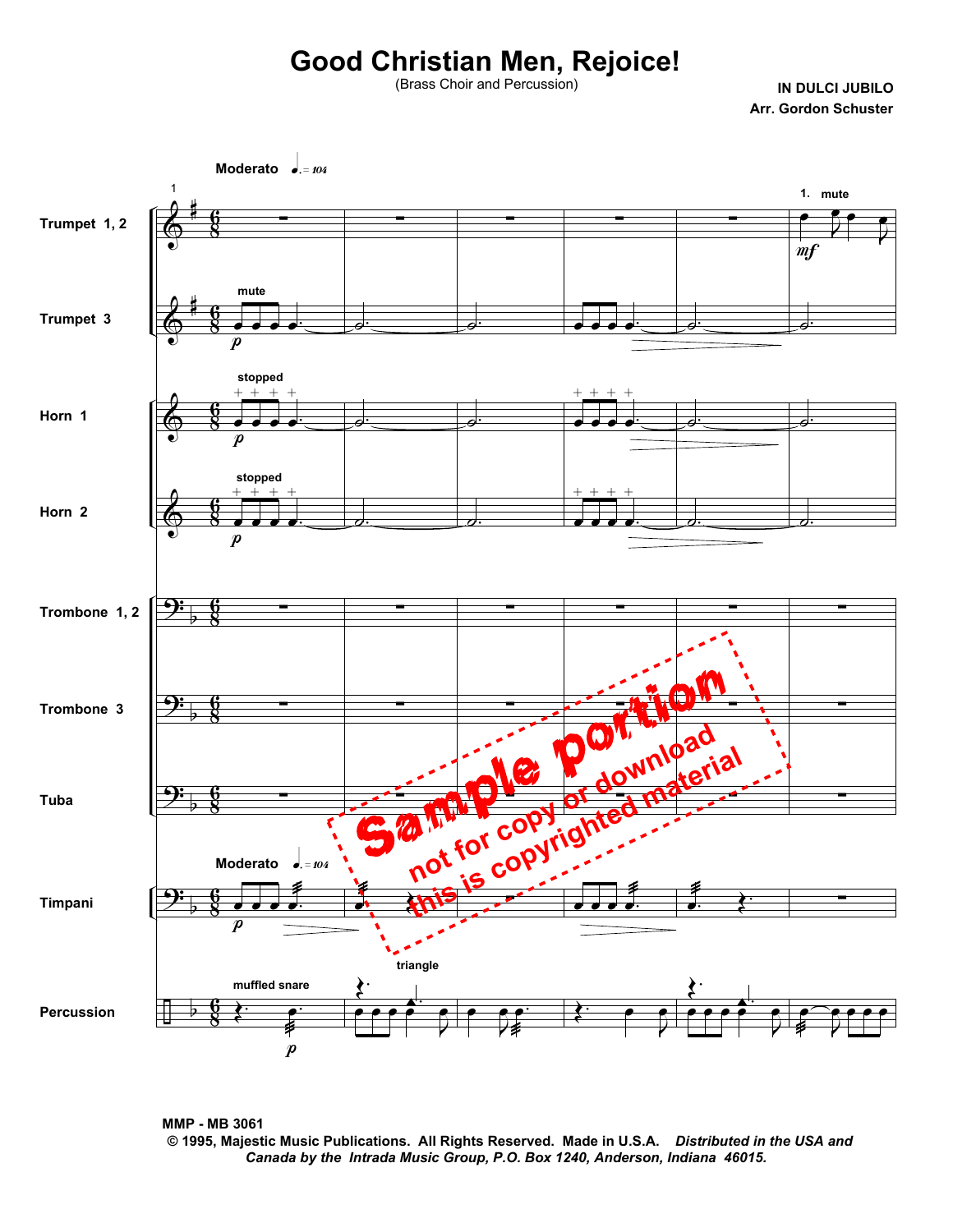

**Good Christian Men Rejoice - Brass Choir/Perc.**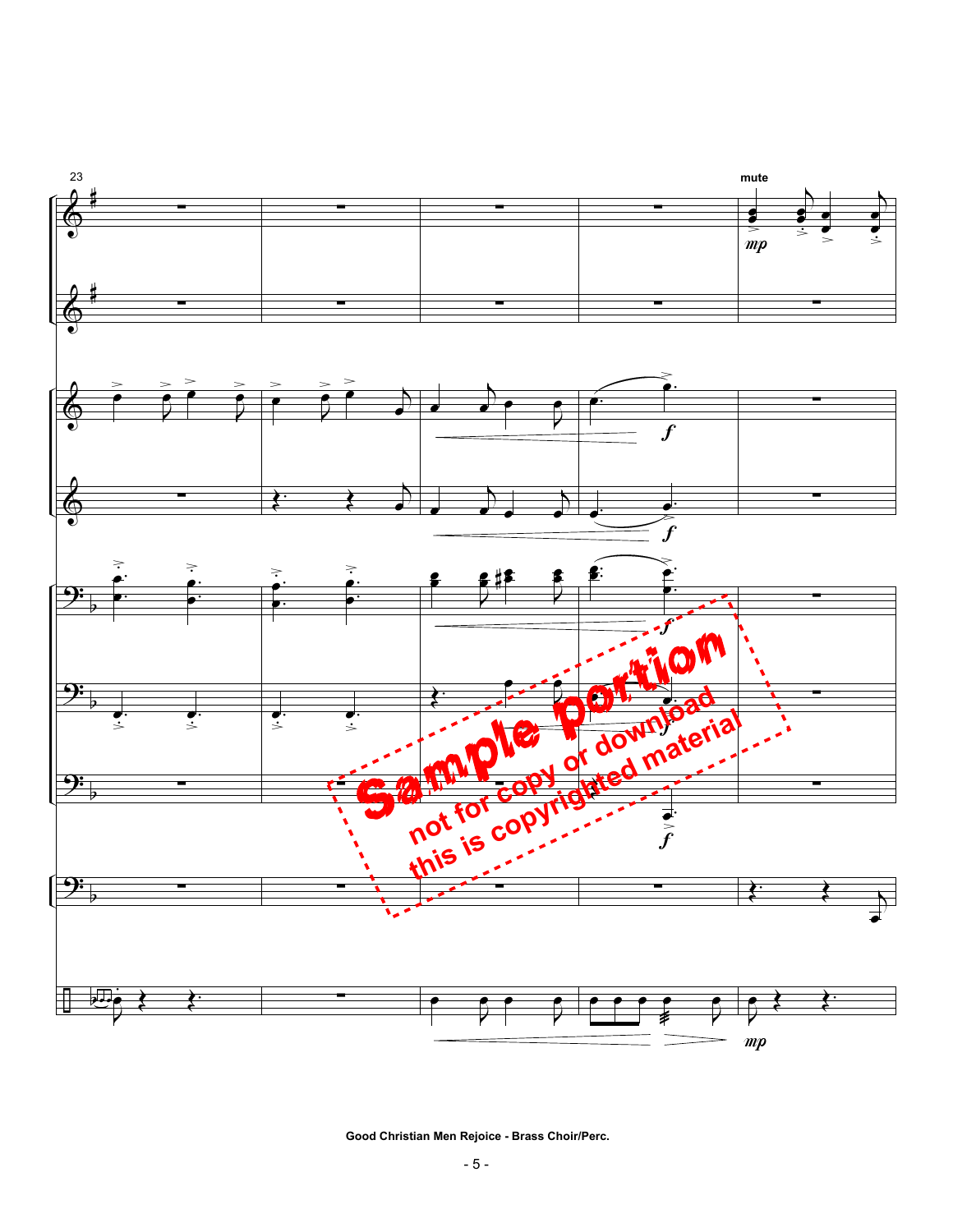

**Good Christian Men Rejoice - Brass Choir/Perc.**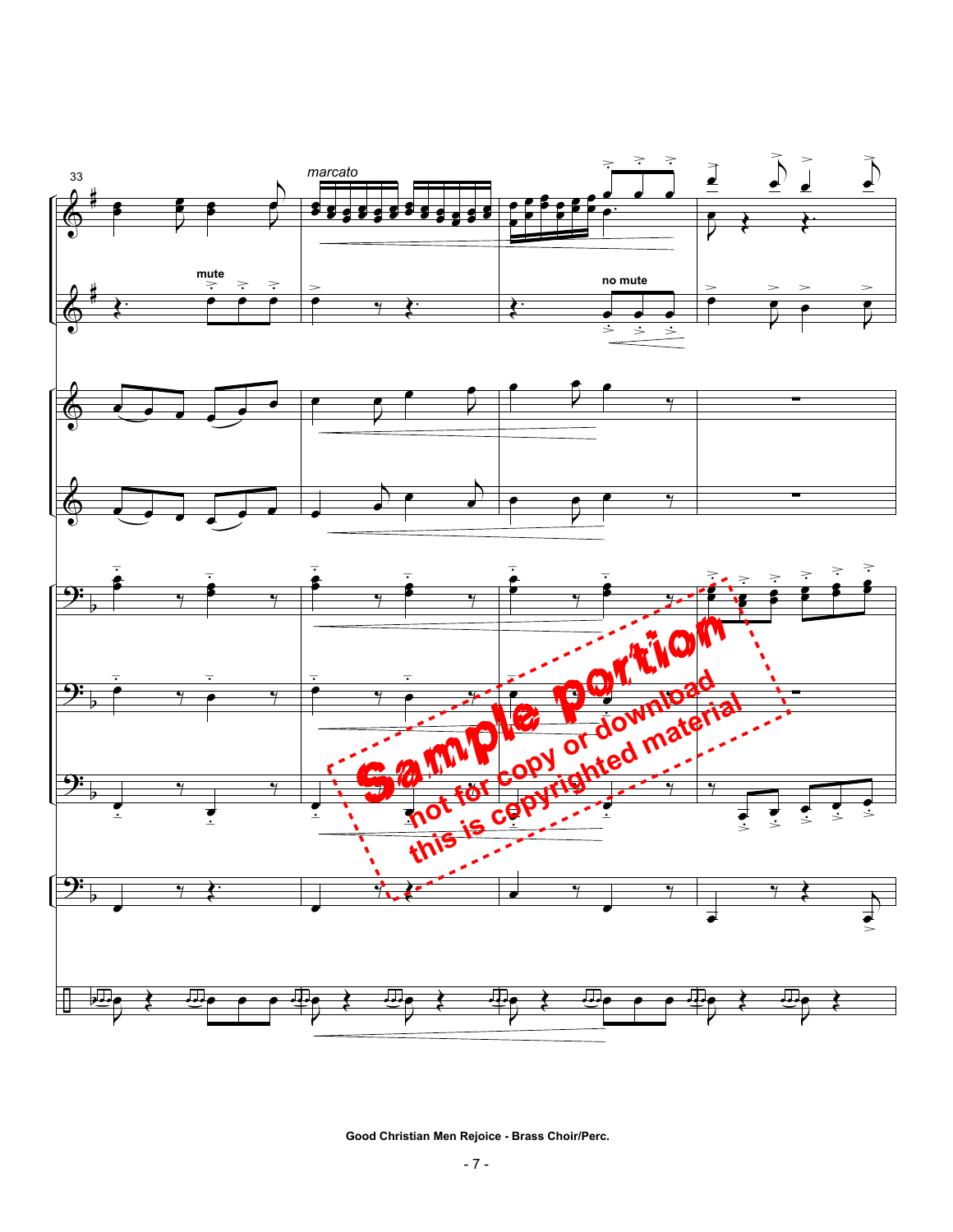

**Good Christian Men Rejoice - Brass Choir/Perc.**